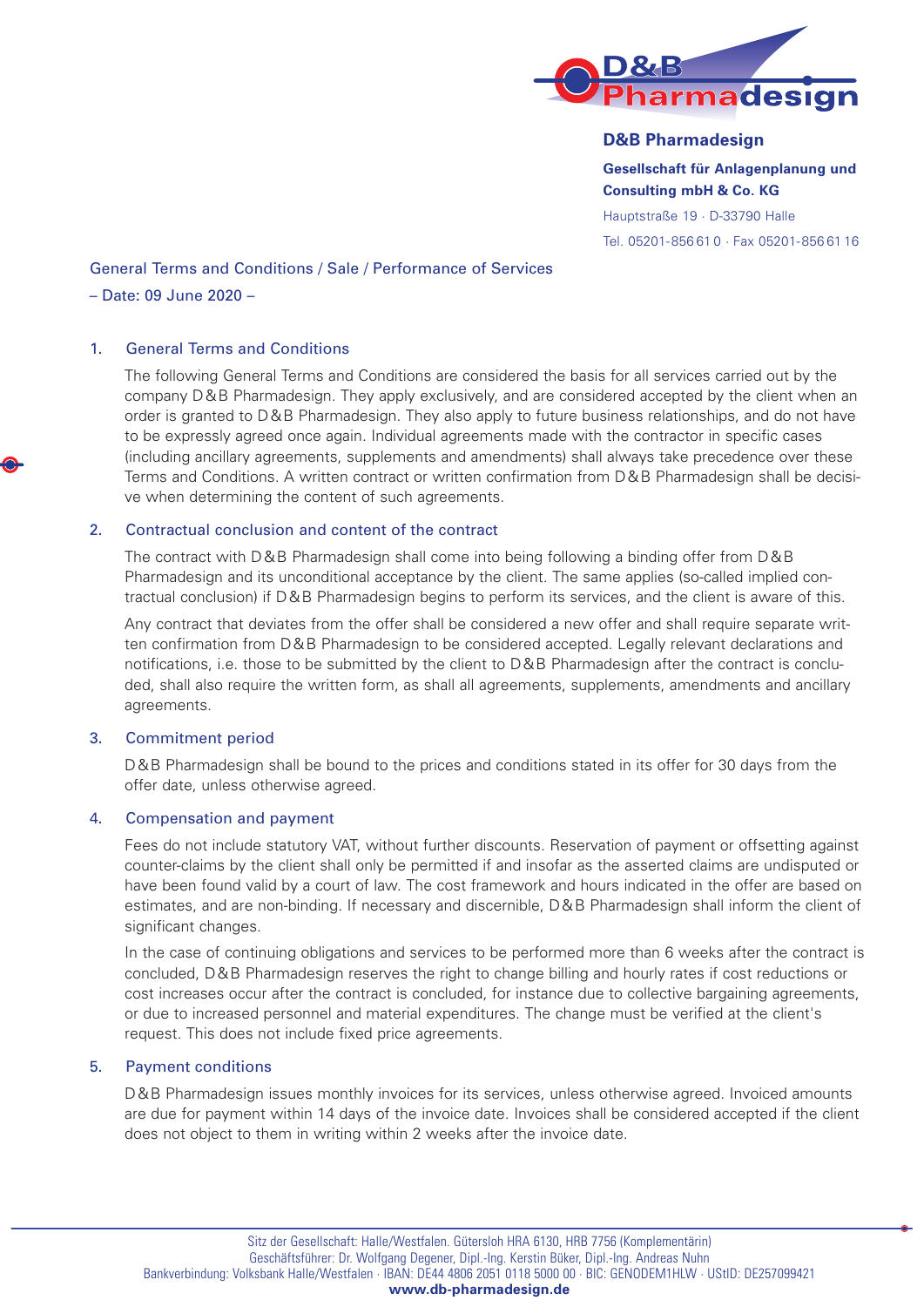

Once the order is issued, D&B Pharmadesign is entitled to request an appropriate advanced payment from the client in the amount of an estimated monthly payment, which shall be due immediately when the invoice is issued.

If the client falls into default, D&B Pharmadesign shall be entitled to charge the client statutory default interest. If D&B Pharmadesign can verify that damages due to the default were higher, then these damages can be asserted. The client is entitled to verify that D&B Pharmadesign suffered no or significantly less damages as a consequence of the payment default.

### 6. Contractual termination / contractual penalty

D&B Pharmadesign shall charge a flatrate contractual penalty if a contract is terminated prematurely, amounting to 5 % of the offer total. The client is entitled to verify that damages were lower. The flat rate shall not affect any compensation claims of D&B Pharmadesign that have already come about.

### 7. Contractual fulfilment, acceptance

Services by D&B Pharmadesign shall be considered fulfilled and accepted once one or more of the following conditions have been met:

- work results have been handed over to the client and the client has sold them to another party or modified them,
- the client has confirmed receipt of the work results in writing and without reservation,
- the client has not asserted any written complaints within 14 days in response to a written notification from D&B Pharmadesign regarding the completion of services and handover of work results.

### 8. Default of acceptance

The agreed fee must be paid even if the client falls into default of acceptance, does not fulfil a cooperative obligation, or cannot use the contractual services, unless this is due to a circumstance for which D&B Pharmadesign is responsible.

In such cases, D&B Pharmadesign is not obligated to provide subsequent performance. However, D&B Pharmadesign must offset any amounts it saves because it is not performing the services or any amounts it earns by using its employees elsewhere, or any amounts it wilfully fails to earn by not doing so, against the agreed fee.

### 9. Liability for defects, inspection obligation, warranty, claims for damages

D&B Pharmadesign shall perform its services in accordance with good engineering practice and due diligence typical for the industry at the time of commissioning, and shall be responsible for ensuring that services have the agreed characteristics and are suitable for the contractual use.

D&B Pharmadesign shall not provide any assurances or guarantees (in particular no guarantees for specific characteristics), unless otherwise agreed in writing, with an explicit reference to this provision.

The liability of D&B Pharmadesign shall be limited to delivering the services once again and correcting the defects (supplementary performance). The client must assert the claim to supplementary performance promptly. D&B Pharmadesign shall be provided with sufficient time and opportunity to complete supplementary performance.

D&B Pharmadesign is released from its duty of supplementary performance, if the client rejects it.

The client is only entitled to reduce compensation or rescind the contract if supplementary performance fails, or if it is not possible for other reasons.

Any further liability of D&B Pharmadesign is excluded, and shall be limited to damages foreseeable at the time the contract was concluded. The liability of D&B Pharmadesign shall furthermore be limited to the coverage amount of the pecuniary damage liability insurance, if allowed by law.

D&B Pharmadesign shall accept no liability or guarantee for validation work ensuring that the relevant software and process sequences are functional or useful.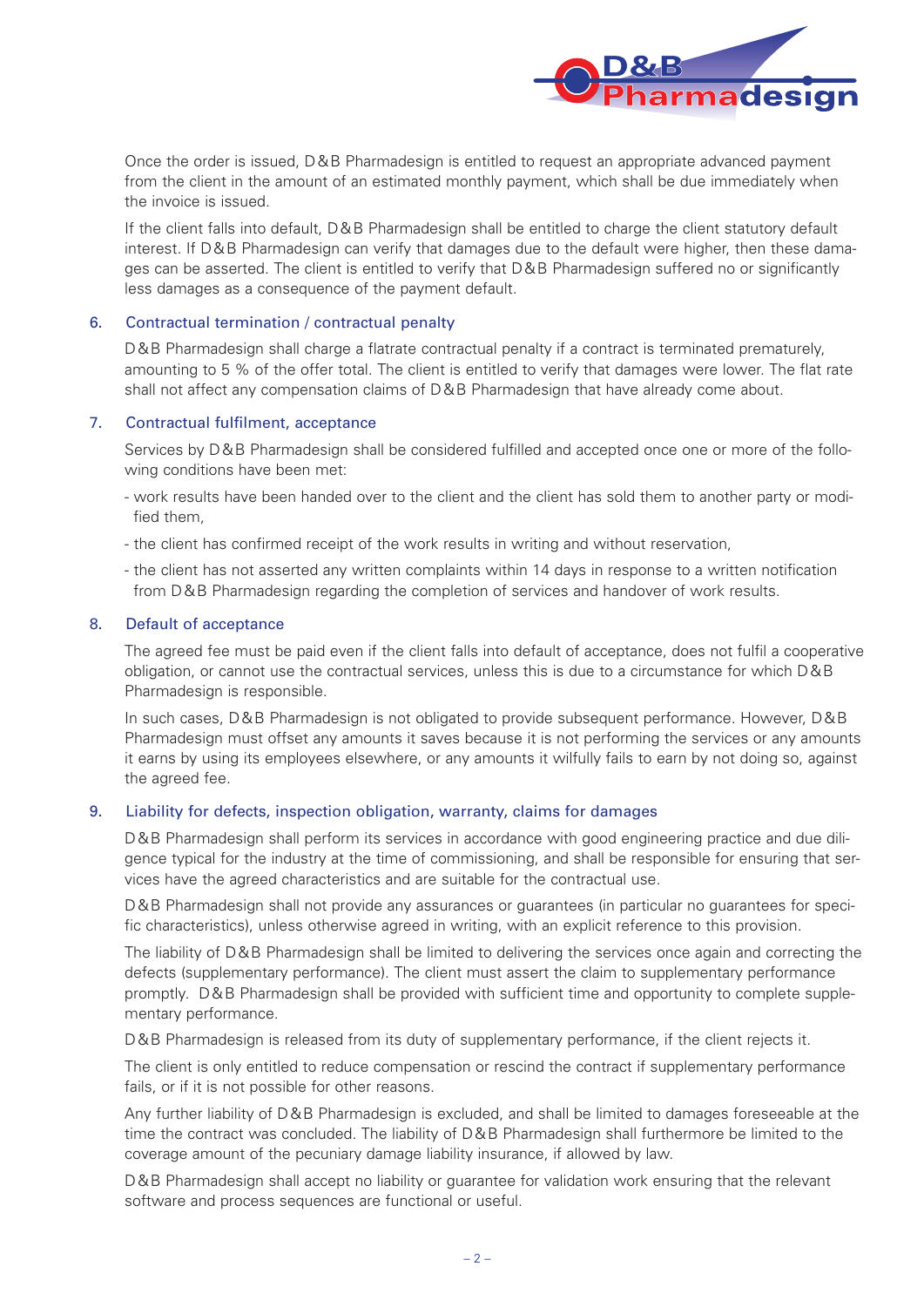

Furthermore, in order to assert rights for defects, the client must promptly inspect the function and properties of the service / the project after technical commissioning, and must immediately inform D&B Pharmadesign in writing of any defects that should be found during a proper inspection.

If the client either modifies the contractual object itself, or has it modified by third parties, or if third parties are responsible for carrying out further services / the project, then the client must assert the inspection and complaint before passing it on to a third party or carrying out the modification; otherwise, services by D&B Pharmadesign shall be considered fulfilled and accepted, and free from defects.

Furthermore, services of D&B Pharmadesign shall be considered defect-free with respect to non-discoverable defects, if the client does not inform D&B Pharmadesign accordingly within 4 weeks before passing on or modifying the performance object / the project.

Liability claims are excluded for defects if the client intends to assert them more than 12 months after technical commissioning or handover of project documents.

Furthermore, D&B Pharmadesign shall not be liable for damages resulting from a modification or handover of the performance object/project if this was not initiated or approved by D&B Pharmadesign itself. The client shall be responsible for proving that the asserted damages did not result from a modification to the performance object / the project.

D&B Pharmadesign shall also not be liable for the process and service, and market-specific or other economic objectives of the performance object / the project, including external damages and any claims resulting from product liability that do not result from the performance object itself.

The above exclusions and restrictions of liability shall not apply to claims for damages if these result from intentional or grossly negligent actions, nor to claims due to the lack of a guaranteed characteristic, for claims according to Sections I, 4 of the Product Liability Act, injuries to life and health, or slightly negligent violations of essential contractual obligations.

The client is obligated to ongoing controlling and security obligations in order to prevent damages and subsequent damages.

Liability for subsequent damages, in particular for lost profits and production shutdowns, is excluded.

### 10. Limitation period

The client's defect claims and claims for damages shall expire 12 months from acceptance or (if no acceptance is planned) from the end of the calendar month in which the service in question was performed or the breach of duty in question was committed. This deadline is a limitation period, and also applies to claims for reimbursement of consequential damages, unless these are excluded. Statutory limitation regulations for intentional actions and claims resulting from the Product Liability Act shall remain unaffected.

### 11. Intellectual property

If services by D&B Pharmadesign result in the creation of intellectual property, then D&B Pharmadesign shall be entitled to said property. D&B Pharmadesign shall grant the client a charged right of use/license for contractual use of the intellectual property.

### 12. Retention of ownership

D&B Pharmadesign reserves ownership to all delivered services until all payments are received in relation to its business relationship with the client. If the client is a merchant, then the retention of ownership shall also apply to claims which D&B Pharmadesign has as a result of receivables from ongoing business relationships with the client, and those which it will obtain from future orders after handover (current account reservation).

Upon request by the client, D&B Pharmadesign is obligated to waive its retention of ownership if the client has fulfilled all claims associated with the contractual object and there is some other appropriate security for the other claims resulting from the ongoing business relationship.

This retention of ownership shall also apply in particular to goods delivered to the client by D&B